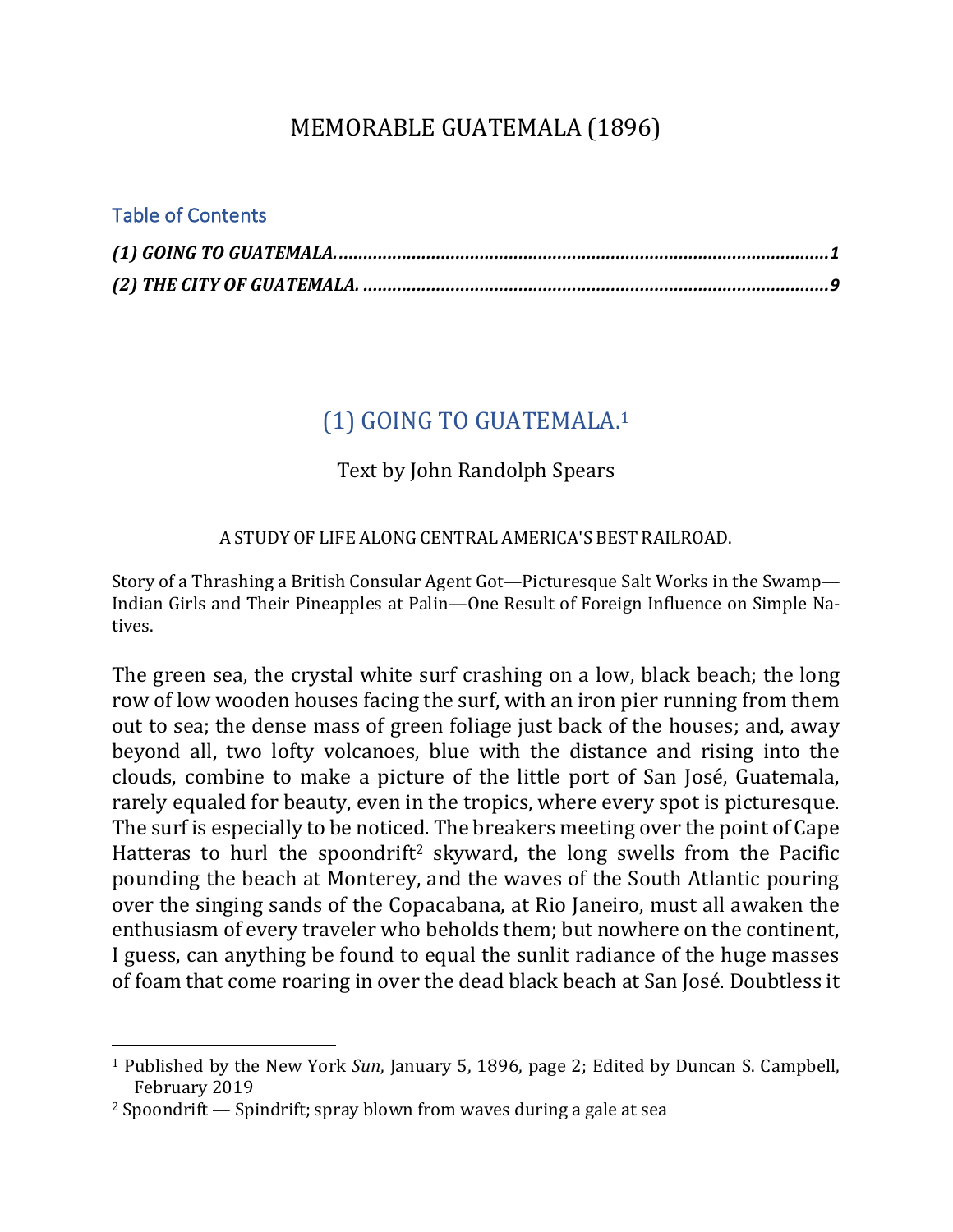is the contrast of live white and dead black that gives the surf here its predominance, and such favoring conditions are rare.

As seen from the sea, San José is of small moment. There is a row of wooden buildings facing the sea. They stand where the spoondrift from a gale must wet their verandas. They are founded on a narrow bank of broken lava sand thrown up by the waves at the edge of a mangrove swamp. The bank is practically an island, with swamp ditches cutting it off from the mainland. A small ragged collection of native huts stands on partly dry land back in the swamp, the row of houses facing the sea being devoted to such purposes as offices for shipping, railroad, and other companies, with a custom house in the middle and a hotel for transients at one end of the row.

There is absolutely no harbor at San José. The beach is not even curved. But there is such a good anchorage that a lot of double-ended lighters are kept offshore for carrying goods between ships and pier, while a steam tug, not so large as those used for towing canal boats in New York Bay, is employed in towing the lighters.

The pier is built of iron piles and trusses and does not differ materially from such structures in the United States, but the story of the [origin] of the pier is worth telling. As I heard it, one John James Magee, a naturalist, was, say twenty years ago, gathering insects for the British Museum, and holding up the British flag as consular agent in the swamps of San José. One day a British merchant ship came to anchor off the swamps. Thereat, the Comandante of the port got into a surf boat (there was, of course, no sort of a pier there then) and started off to board the ship in the usual way of customs officials. Meantime, Consular Agent Magee got into another boat, and, being in a hurry, rowed out ahead of the official and boarded the ship. It was, of course, contrary to Guatemala law, as it is contrary to the customs laws of all maritime nations, for even a foreign consular agent to board a ship ahead of the customs inspector, but Magee didn't mind a little thing like that. Of course, the Comandante was incensed at the disregard of his right and dignity, and, as not infrequently happens among hotheaded people, he let his indignation get the better of his discretion. That night he sent for Magee to come to headquarters and explain the offense. "*Magee treated this order with contempt, of course*," as the Englishman who told me the story said. "That's generally the best way to treat these squirt gun<sup>3</sup> officials when

 $3$  Squirt gun — Water pistol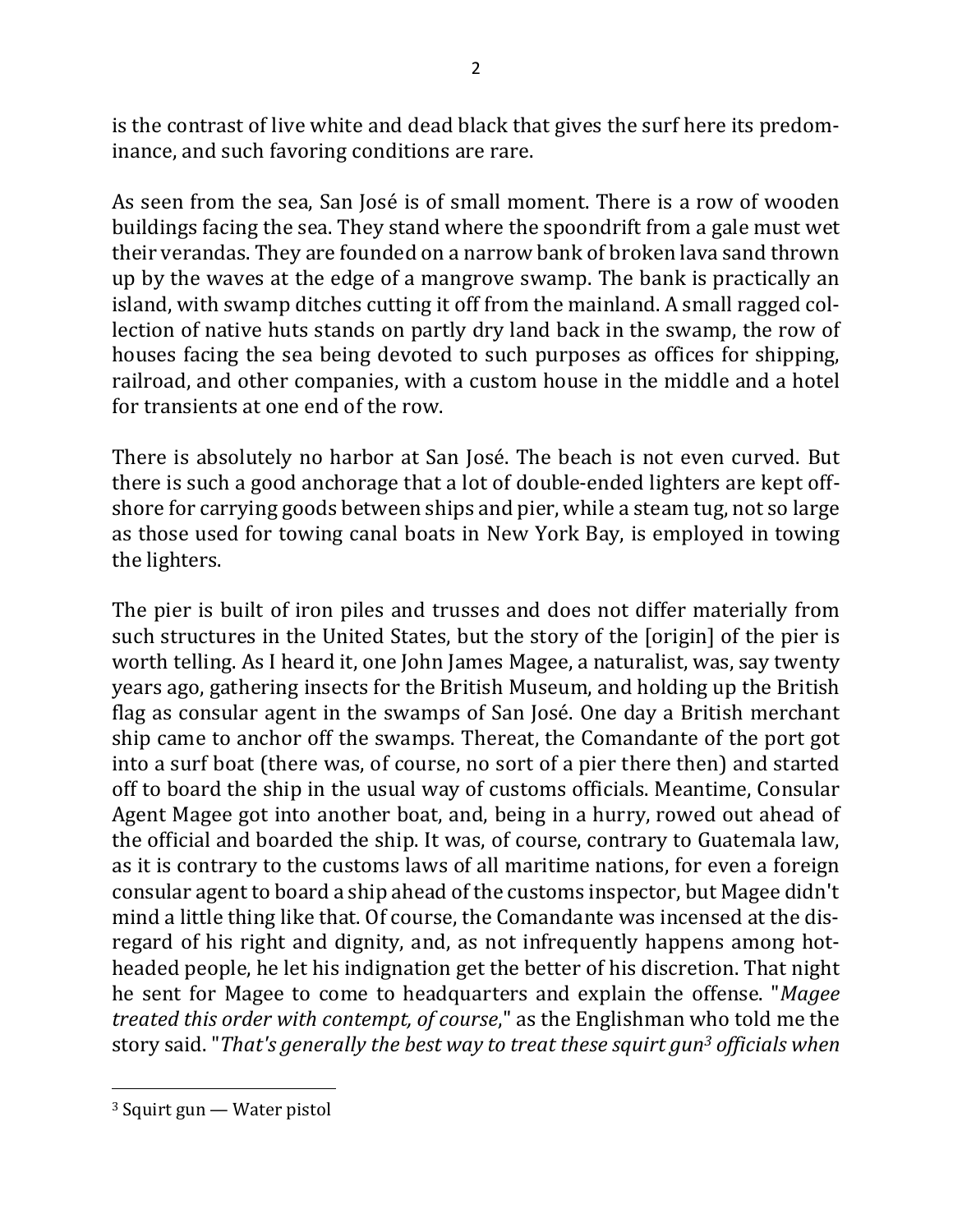*their dignity is hurt, but it didn't work so well that time.*" The Comandante, instead of pocketing the affront, sent a file of soldiers, who compelled Magee to come. Then when Magee showed himself to be defiant and insulting, the Comandante strung him up and had him whipped, according to the custom of the country (though contrary to its laws) when Comandantes deal with insolent people. The blows were laid on with a will, for the soldiers shared the indignation of their superior.

That was a right serious licking for any foreigner to get in a Central American swamp town, where any sort of a wound is likely to produce lockjaw, but Magee pulled through and made formal complaint to his Government. Then came the British warships. The was no denying the offense. It was a question of reparation, and Guatemala was let off on condition that the Comandante be cashiered and Magee receive a satisfactory return in cash. Cash was scarce, and a compromise was effected by which he got \$30,000 in gold with a concession to build, and operate for a long period, a pier at San José.

Ever since that time the British consular agents of Central America have been telling that story with a far-away look in their eyes, and itching thrills running up and down their backs, but only one, the man at Bluefields, Nicaragua, has been able to nag the authorities into offering him an indignity worth a cash assessment. Magee built the pier, and every passenger and every pound of freight bound from foreign parts to the capital of the country and the region round about it must pay him tribute. I paid to his agent \$2 myself, when I had been hoisted, with a couple of bundles of baggage, to the top of the pier, although a printed schedule in Bulletin 32 of the Bureau of American Republics, Washington, says \$1 is the price for a man with 100 pounds of baggage. In 1890 Guatemala imported over 600,000 packages of goods and exported nearly  $60,000,000$  pounds of products, of which  $55,000,000$  was coffee. Coffee pays 25 cents per hundred pounds to Mr. Magee, and he handled the bulk of the exports on his pier. Mr. Magee is said to have accumulated over \$5,000,000 gold.

One lands at San José by means of a whaleboat-shaped launch and a cage that lifts him from the launch to the pier floor. This part of one's journey would be interesting to a novice, but after having come ashore under the cliffs at Acajutla [El Salvador, Ed.], it seems tame. The custom house stands at the head of the pier, and all baggage is carried into it on a small flat car. I watched a dozen passengers open their baggage for inspection and they were all treated with noticeable courtesy.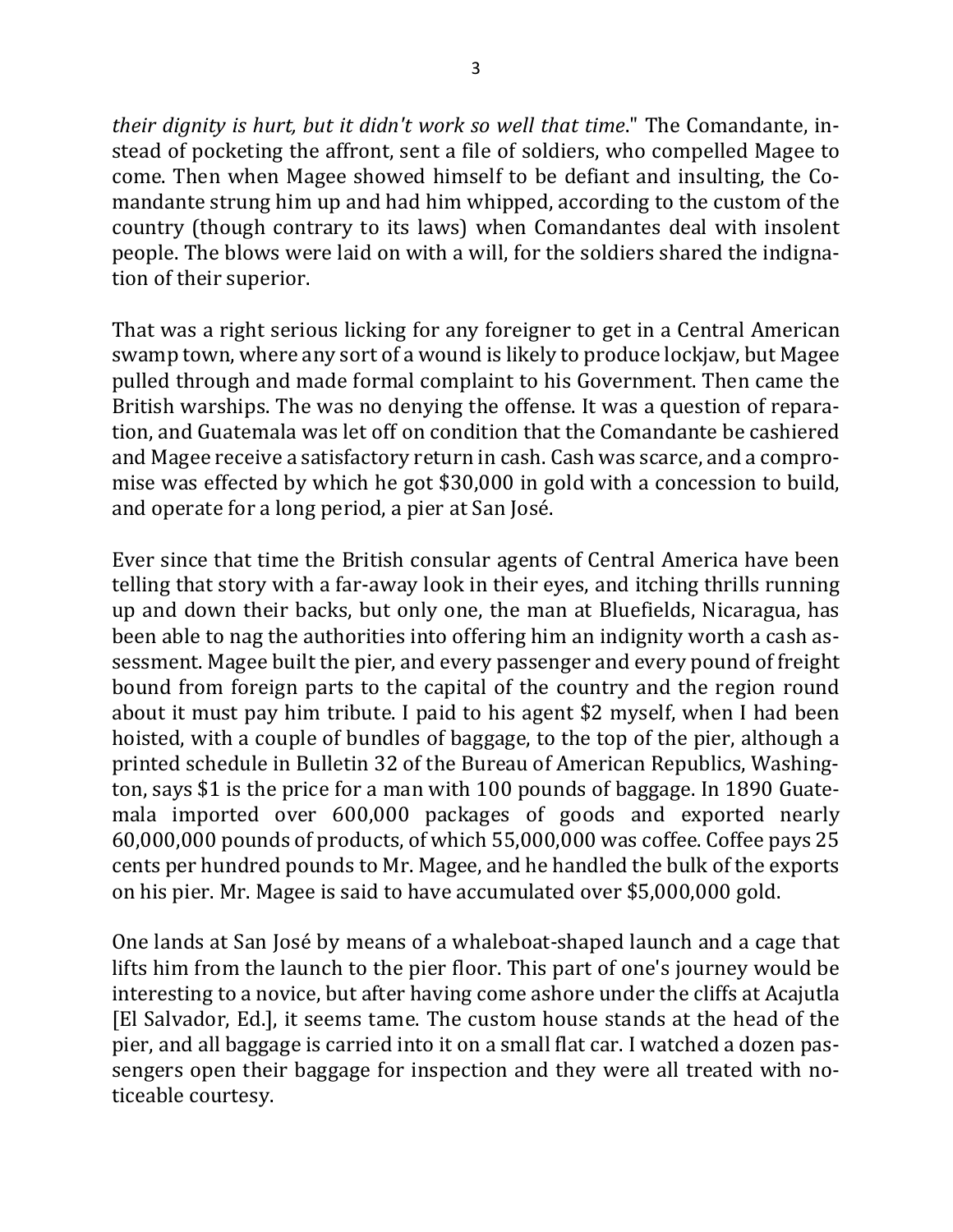The Guatemala Central, the railroad from San José to the capital of the nation, ends right alongside the custom house, and it is in a variety of ways a very interesting railroad for Americans. First of all, it is an American enterprise. Mr. C. P. Huntington and a number of other Southern Pacific capitalists are the owners of it. A glance at either the roadbed or the rolling stock would show the nationality of the management. It is the only road in Central America where the passenger cars are clean, and all that pertains to the road is in perfect order. For a contrast in railroads, one should travel in an English-made car on the Costa Rica road and then come to San José, for, with their broken windows, their shutters hanging awry, their door panels split, their films of dirt, and their almost total lack of springs, the English-made cars of Costa Rica are as uninviting as a neglected tenement. These are mere statements of facts familiar to all who have traveled in the region, but I found that it was not in good form to dwell on them when in company with the English-speaking foreigners of Central America. It is worth noting that a lot of the freight cars of the road had been built at the company's shops at the capital.

If the traveler have time to look around San José, something he is reasonably sure to have when he returns from the interior, he can find several matters likely to interest him. For instance, there are the salt works. As said, San José stands on a salt water swamp; the ground is the detritus from lava mountains, held in place, for the most part, by mangrove roots, though many savannas are found in the swamps. In the dry season, the savannas are firm enough to sustain oxen and carts, but the salt water oozes up at every high tide. This ebb and flow of salt water through the soil furnishes the basis for an industry exactly suited to the habits of the natives. For time out of mind, they have observed that, when the tide has ebbed during the dry season, the hot sun quickly dries the surface of the soil in the savannas, and that the drying turned the black alluvial earth gray with a deposit of salt. The deposit, though visible, was too thin to be scraped up, but the natives were equal to that emergency. They scraped up the salt-bearing earth to a depth of an inch over as wide a surface as needed to fill big wooden vats, some of which were made out of logs hollowed canoe-fashion; and, in later years, some of boards and frames like those familiar to frontiersmen in the States when leaching wood ashes to make potash. The salty earth in these vats was then leached with the salt water from shoal wells beside the vats, and then the brine was concentrated in pans and kettles. The vats and leaches were, in all cases, covered in with great peaked thatch-roofed structures, which, as seen from the edge of a savanna, are extremely picturesque. Nor should one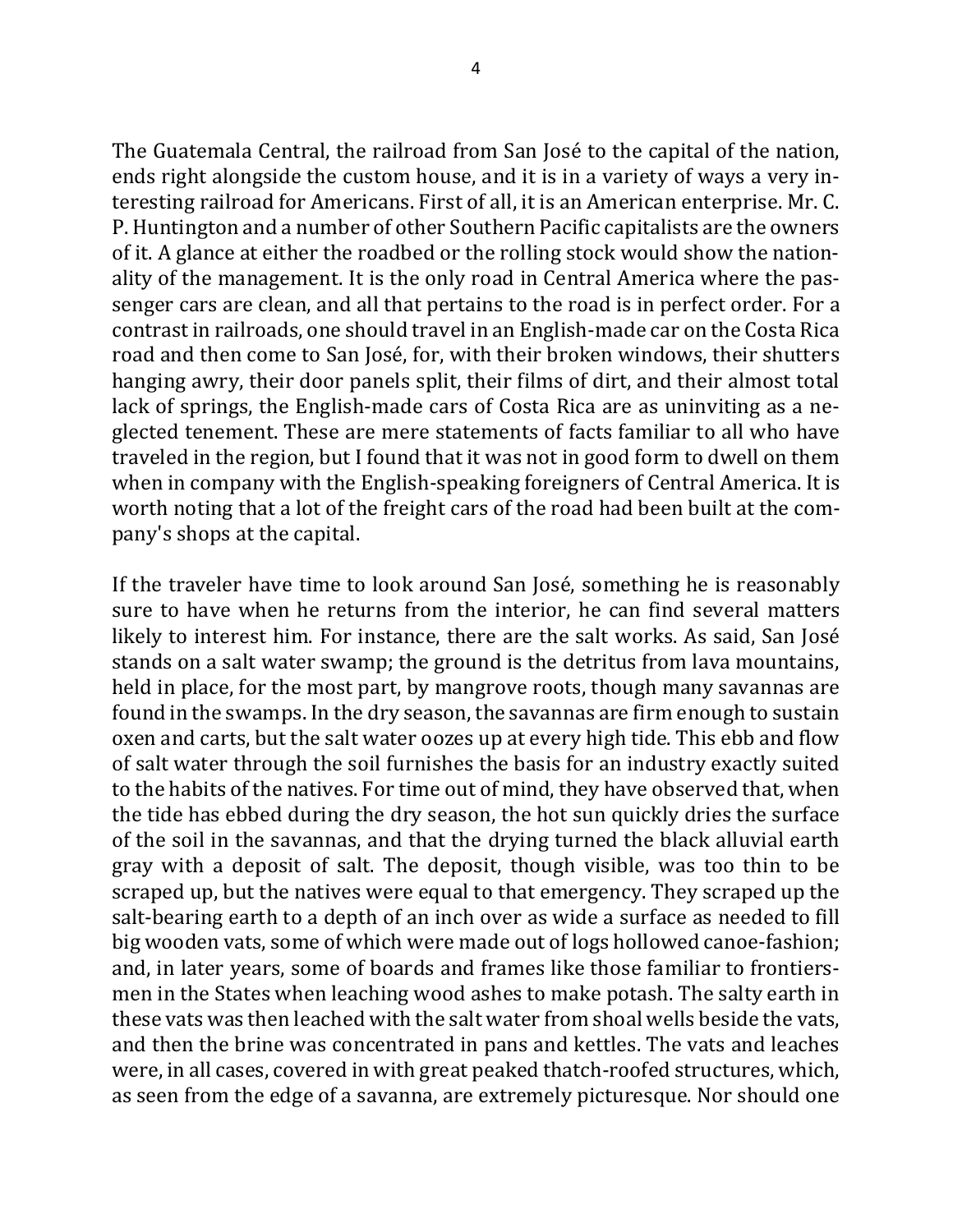with an artist's instinct fail to look into one of these structures, for, what with the few rays of light that struggle past the spectator in the door, and the red illumination of the wood fires in the low furnaces under the pans, and the dim figures of swarthy, naked men moving about, and the wavering smoke from the furnaces disappearing in the murk above, there is found a picture of life that can rarely be seen elsewhere.

Salt making is the only productive industry of the place, but there is one other salt-making factory worth seeing. It stands on the beach half a mile west of the pier. A little wooden shanty has been erected there, and under it a small steam pump and a couple of pans and kettles for evaporating brine. Adjoining this stands an iron-roofed shed 150 feet long, 30 feet high, and 15 broad. The roof is supported on stout poles and the space under it is divided into four floors, six feet apart, made of slender poles. Each floor is piled four feet deep with fine brush, while just under the roof is a trough running the full length of the shed. The scheme is very simple. The steam pump forces sea water into the trough under the roof, and from the trough the water runs through leaky pipes to drip and run down through the brush floors clear to the bottom, where it is collected in a wide trough and conveyed to the pans. During the dry season, the warm breezes are said to concentrate the water considerably. The foreman, who was also the engineer, had two men and a boy to help him in cutting fuel, attending the pans, &c. He said the works produced 600 pounds of salt at a cost of \$5 for running expenses, and that the salt sold at 5 cents a pound.

This factory was the property of a capitalist, of course, and it was run steadily. The rancho factories were owned by smaller capitalists, who ran them intermittently, that is, whenever they wanted a little money for current expenses. The idea of running them day and night for enough years to accumulate an independent fortune would have seemed ridiculous to them. They believed in enjoying life as they went along. On the other hand, as a Yankee said to me, the foreigners considered them "the darnedest, laziest beings under the canopy; and *what makes me hottest at them is that they despise me as a slave, because I'm here for the stuff and willing to work seven days in the week to get it.*"

Though lacking somewhat of the picturesque Costa Rica road to the sea—features due to the location of that road on the mountains overlooking a deep valley—the Guatemala Central has matters of interest of its own. There are big cane and corn fields that are irrigated, and in which men can be seen using hoes Yankee fashion. There are some sawmills that remind one of the backwoods of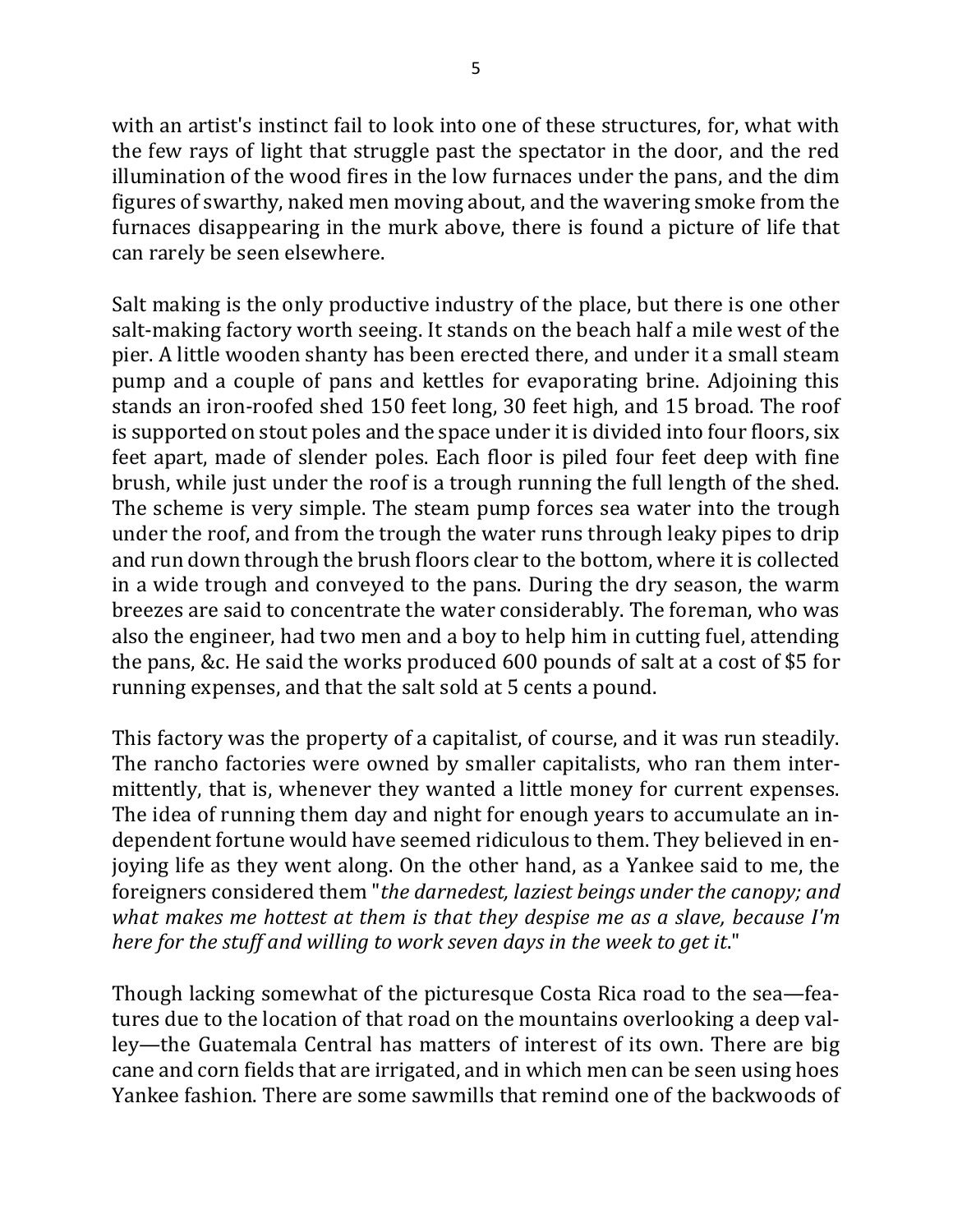6

Indiana. There is a station, Escuintla, where the morning train stops "*twenty minutes for breakfast*," and where passengers can stand up at a counter to eat sandwiches and drink coffee, or they can sit down to a square meal, as they choose, sandwiches costing ten cents each and the square meal one dollar. There is a zig-zag climb up the mountains which reminds one of the Tehachapi Pass<sup>4</sup> in southern California, in that there is a steep and picturesque climb. It is alleged by some people that the Pacific Ocean is visible from the crest of this climb, and others emphatically deny that this is so. I saw several foreigners get excited over the discussion of this matter and call one another ugly names. It was a smoky, foggy day when I went up. I don't know the fact, but it seems worth mention, for the reason that two or three writers have said the ocean could be seen there, and that three-fourths of those whom I met, including some railroaders, called the writers idiots and other offensive names.

There is one feature of the trip, however, on which all travelers are united, and that is the pineapple market at Palin. We are all agreed that the Indian girls who bring pineapples to the train at Palin are beautiful in form and attractive in feature, and that they offer the pineapples for sale in a way that no foreigner is able to resist. We all agree, too, that the short, embroidered jackets they wear over their shoulders, and the folds of cloth hung about their loins in lieu of skirts make a picturesque attire. Further than that, we agree that the pineapples, even when considered calmly after the train leaves the smiling sales squaws behind, are simply perfect. A good pineapple is the one tropical fruit that reconciles the Yankee traveler to the loss of the Rhode Island Greening and the Baldwin,<sup>5</sup> but nowhere during my journey did I find any equal to those sold at Palin. The price one pays for them depends on circumstances—on one's knowledge of the people and of the language, and so on. One of the foreign passengers paid 25 cents for two, and a little later another foreigner got two equally fine for 5 cents. Thereat, we chaffed the first buyer unmercifully, on the theory that he had tried to flirt and had made a failure of it. But he had his revenge. Three of us were strolling in the suburbs of the capital, along the cart road leading to Palin, a few days later, when a party of Indian girls came along, bound home from a trip to market. They were about passing us without looking to the right or left, as is their custom, when one saw the liberal fellow out of the corner of her eye and stopped. Then all, in most graceful and charming fashion, thanked him for his purchase on the train and utterly ignored the rest of us.

<sup>&</sup>lt;sup>4</sup> The Tehachapi Loop in Kern County, designed to gain altitude, was opened in 1876

<sup>&</sup>lt;sup>5</sup> Varieties of apples cultivated in the United States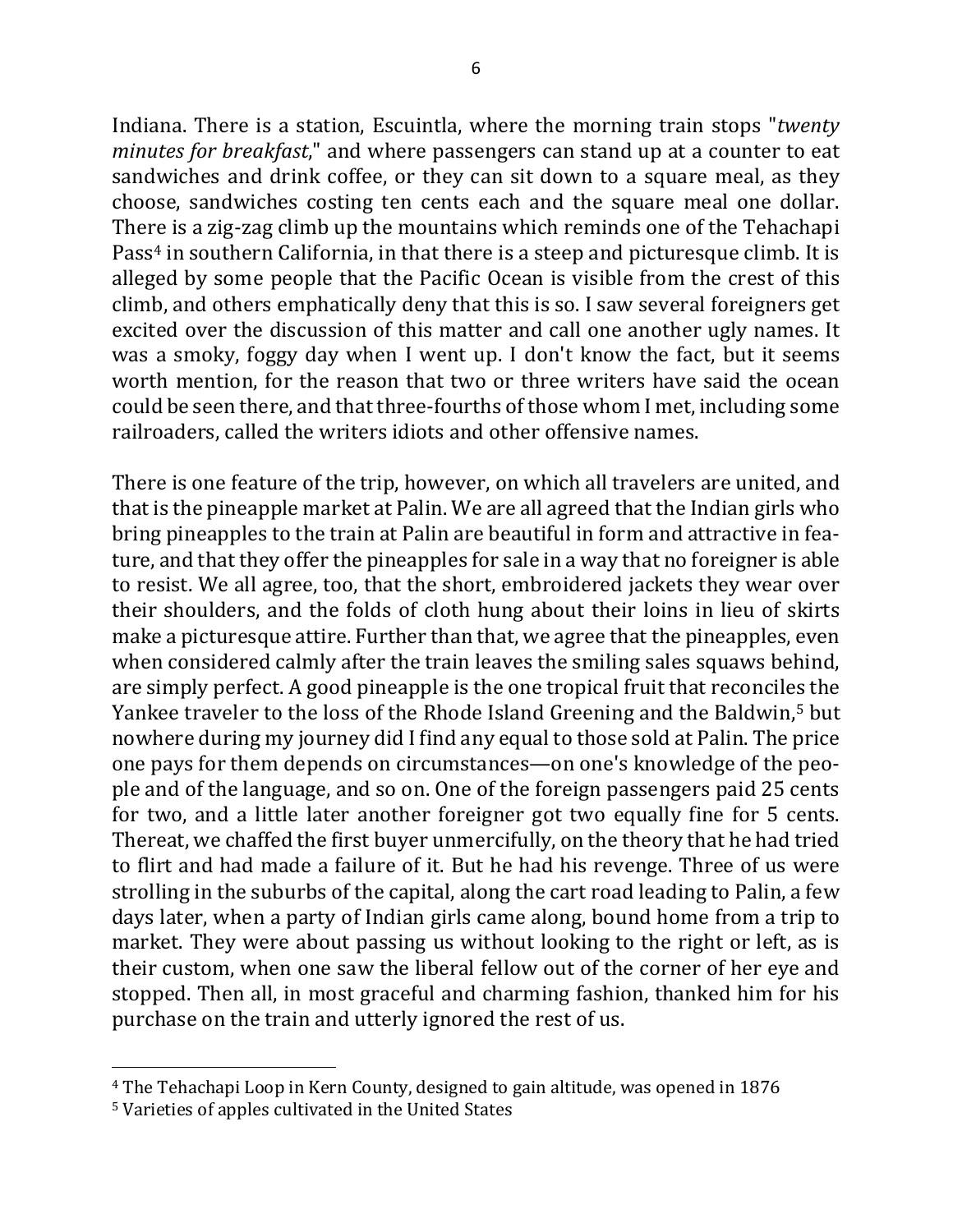When the train is three-fourths of the way to the capital (the road is seventyone miles long), Amatitlan, on the shore of a very picturesque lake, is reached. The lake, with the mountains beyond, makes a lovely picture, but I guess the most interesting think about it was the open-air laundry. The road follows the lake shore for several miles, and women can be seen at frequent intervals standing in water up to their knees, doing laundry work. Each woman stood beside a lava boulder—a genuine volcanic bomb, no doubt—and used it as a washboard. The top of the boulder invariably had a smooth space, just about the size of a Yankee washboard, worn on a slanting side, and it was on this smooth spot that the clothes were rubbed. The fact that women everywhere in Central America beat the dirty clothes, instead of rubbing them, made the rubbing noticeable. One of the passengers told me that the smooth places, which in some places were cuts, two or three inches deep, had been worn there by the attrition of clothes. It may be so, but I saw such rocks in a stream near the capital where the cuts had been made with chisels. Most noticeable of all, however, was the dress of these washerwomen. That is to say, they were dressed—they wore skirts and jackets instead of thin, clinging chemises, such as can be seen in many out-of-the-way parts of Central America, and as could have been seen here before foreigners came to build a railroad.

To the casual observer, the fact that the women were now dressed somewhat according to London and New York ideas, when under the public gaze, showed a decided advance in civilization. To one who inquired into all the circumstances, it showed nothing of the kind. For them, the old style with the old habits was better than the new style with the new habits that came with it. In the old style, they were not immodest. No native thought it out of the way to see a woman in a clinging chemise washing clothes at the edge of the lake. The garb was changed because of the effect it had on the civilized track layers. Once the really modest women came to understand the thoughts of the railroad builders, they made haste to change their attire. Then it was found, strange as it may seem, that the new dress was not only inconvenient, but it served the very purpose which the casual foreign observer supposed the old dress served. It led to immodesty. The foreigner comes to these natives as the Devil came to the Garden of Eden. After his arrival, the natives put on fig leaves, so to speak. And having learned the taste of forbidden fruit, they seem to like it immensely. I repeat that the foreigner who goes among simple Indian tribes, and by either sermons or jeers tries to alter native habits in the matter of dress, is literally a devil to that people, no matter what cloak he may wear. But this is a statement that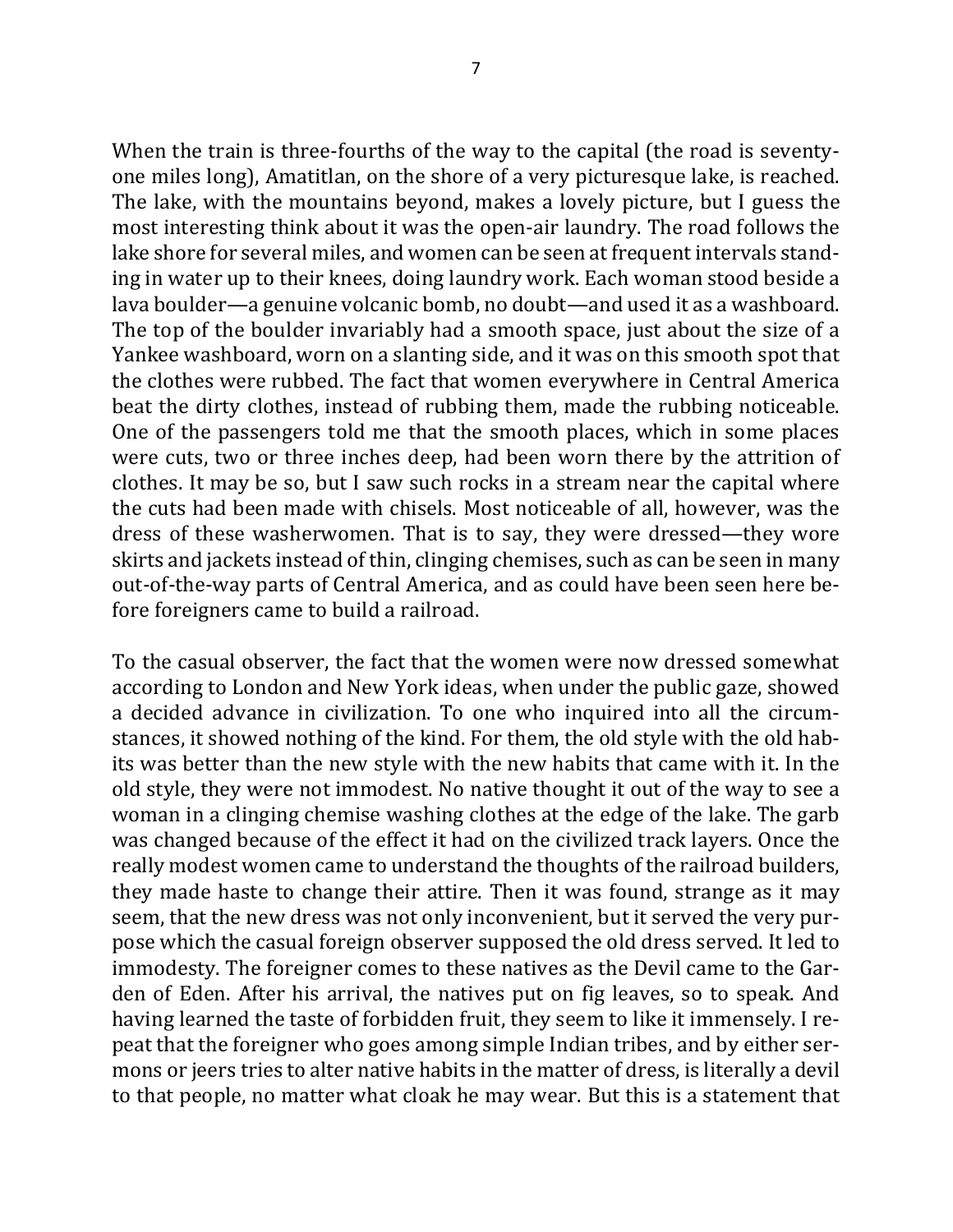few will believe, because the sincerity and, in some cases, the heroism of the missionary priests blind the public to the frightful results of the mistake they make.

As the railroad of Guatemala begins at an example of the work of modern engineers, as good for the purpose as any to be found anywhere—that is to say, at a modern ocean pier—so it ends at another good example. The station, the car yards, and the shops of the railroad company in the suburbs of the capital do not strike the traveler as in any way novel or different from what he might expect in the United States. And when he passes out of the fenced yard and finds a bob-tailed horse car loaded to desperation, so to speak, he is ready to believe that modern progress, which is not to say civilization, has taken a right good hold on at least one country in Central America.

 $- 0 -$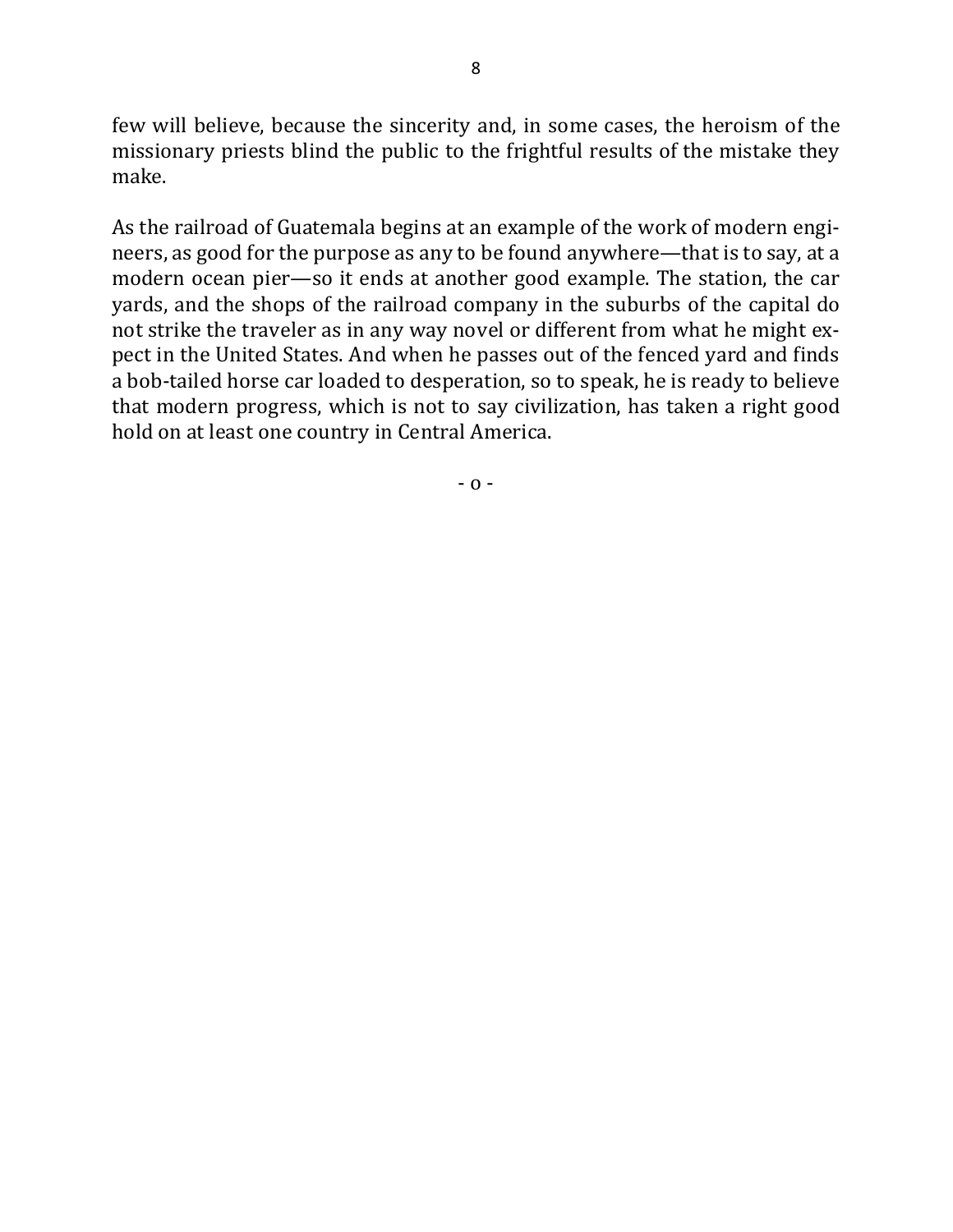## (2) THE CITY OF GUATEMALA. <sup>6</sup>

#### Text by John Randolph Spears

#### A TRAVELER'S VIEWS IN THE PARIS OF CENTRAL AMERICA.

A Landlady who remembered a Yankee Captain Kindly—Policemen Who Carry Clubs Only— An Interesting Class of Porters—Where Washing Clothes is Like an Afternoon Tea—Obstreperous Foreigners and the Police—The Supply of Drinking Water—Wages and Native Wageworkers-Story of the Kanakas.

They called Guatemala City the "*Paris of Central America*" whenever people who knew the place spoke of it anywhere in the region. Even natives of other countries there, who were not lacking in vanity, did this, and that was enough to excite a lively curiosity in any traveler; but I gathered from what was said that, when saying this, they had no reference to Paris libraries of books, or to any collections of art works, unless, indeed, living pictures for private exhibition could be called works of art. I understood them to mean that it was a city of wealth and leisure and a knowledge of the art of entertaining travelers. It was said to be unique among Central American cities in that it had a race track, with pretty fair imported as well as native horses to use the track, while good roads were to be found round about, and a livery stable with carriages as well as horses to let. There was a grand opera house and a grand bullring. There were a number of excellent hotels. All these things I found to be true, but insofar as these matters were importations from other countries, or like foreign models, I avoided taking sides about them. Instead of going to the best hotel in the city, for instance, I entered a building that had the word "Huéspedes" over the door, that being the sign of a common boarding house. A driveway led to the court, and when I had gone in I found a tame coon and a yellow pup the sole visible occupants. These two were wrestling in a most vigorous but friendly fashion in the shade of a veranda. After I had watched the play for a minute the pup got a nip that made him yelp, and then the landlady looked from an open window and discovered the stranger. She made me welcome in a fashion not unknown to Yankee landladies. She was effusively glad to see a man willing to pay in advance, and she installed me in a room that had four beds, three of which were taken by lodgers, "*very gentlemanly*." When I told her in reply to a question that

<sup>&</sup>lt;sup>6</sup> Published by the New. York Sun, Sunday, January 12, 1896, page 5; Edited by Duncan S. Campbell, February 2019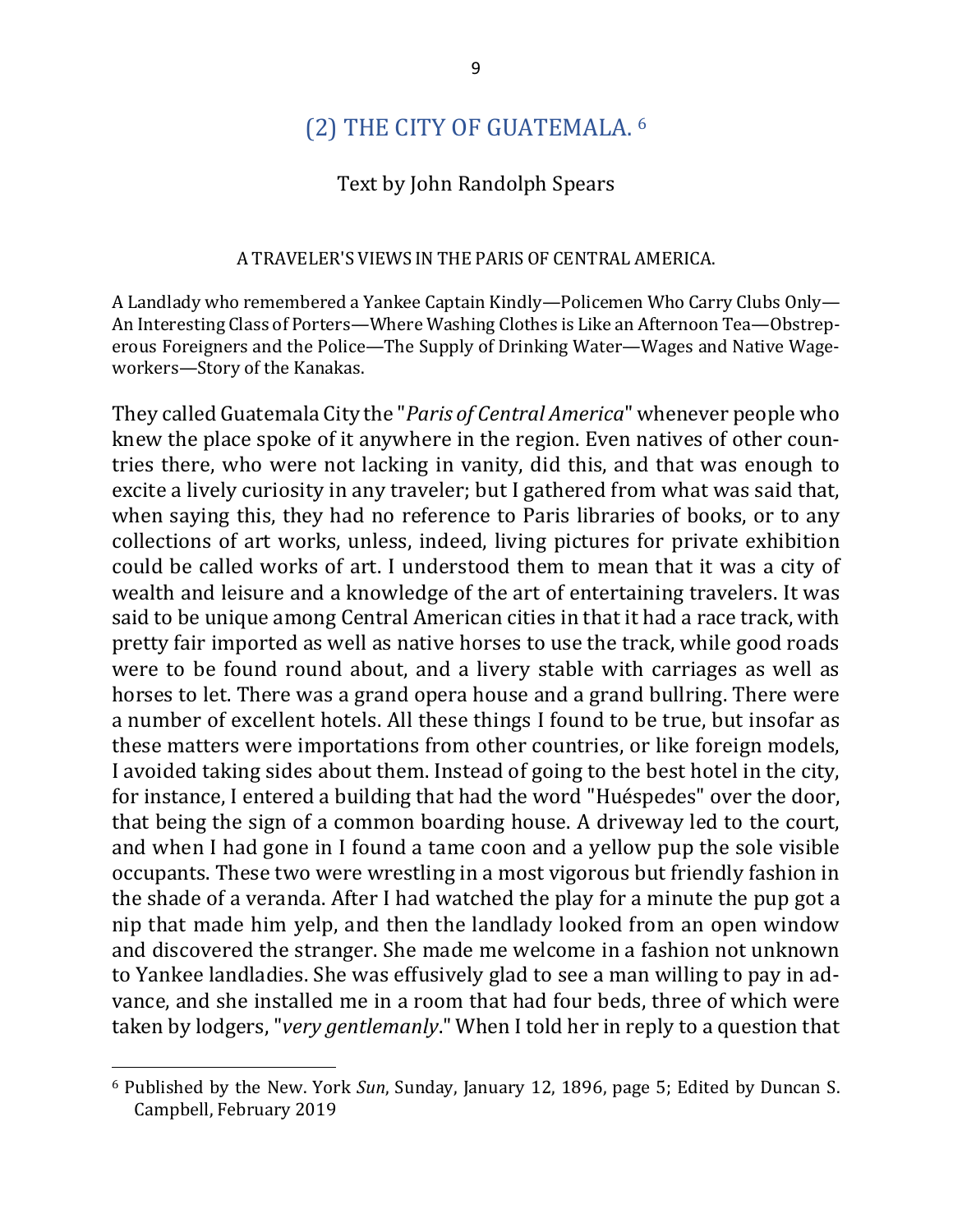I was an American, and not English, she expressed her pleasure more effusively than ever. She had had an American boarder, one Capt. Rutler, she said, and "*he was an extremely good man - he tried to teach me English."* 

"That is good," said I. "Do you remember the English he taught you?"

"*I* cannot talk it, but *I* remember many words—yes. He taught me to say, 'I love you.' 'Do you love me, sweetheart?' "Kiss me, love.' *Do I speak well?*"

She had a shrill voice, red hair, a thin, freckled face, and cross eyes—Capt. Rutler's taste in choosing pupils was not at all what that of an ordinary traveler would be—but, of course, it was proper as well as truthful to say that what she knew of English she spoke with a pure American accent. And all this seems worth telling from the fact that it illustrates somewhat a phase of life in the tropics.

In an article on the women of Spanish America, printed in THE SUN some time ago,<sup>7</sup> reference was made to the remarkable embroidery to be seen on the jackets of the Indian women in Guatemala. The blanket on my bed in this boarding house was a specimen of native art work in the same style. It was composed of thick, hard-twisted cotton threads woven into two strips, say six feet long and two and a half wide, which were afterward sewed together with a thread of the warp. As a mere textile fabric, it was interesting because of its strength and firmness, but as a work of art it was beautiful. The body of both parts was of cotton, just as it came from the pod; but, by the use of black threads in both warp and woof, a pair of jaguars facing each other, open-mouthed and ready to spring, were depicted on one part, while the other part of the blanket showed two cocks with heads down in fighting array. As was said in referring to the work on the jackets of the women, the Indians of this part of Guatemala were gifted with a notable ability as artists. As in charcoal sketches by a master hand, the coarse threads of the blanket showed figures instinct<sup>8</sup> with savage life. I have not seen anything in the art exhibits of New York likely to stir the beholder more.

Because it is the habit of women of wealth, as well as of poverty, there, to buy family supplies at the market, the marketplaces of all Spanish America are

<sup>&</sup>lt;sup>7</sup> "Dark-eyed Señoritas", published February 10, 1895

 $8$  Instinct — Infused, imbued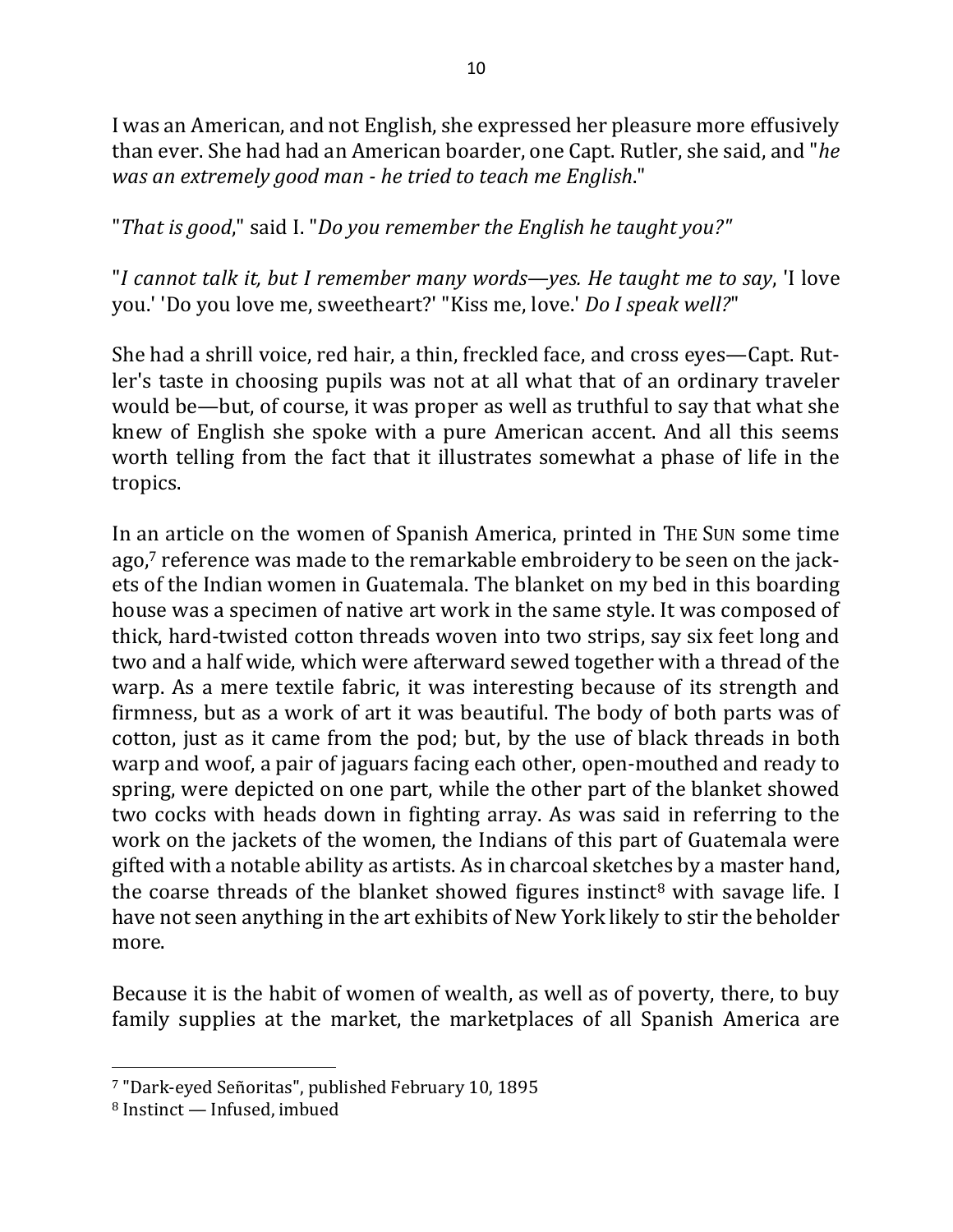always interesting; but what struck me as a decided Spanish-American novelty in the Guatemala market was the fact that the policemen were armed with clubs only, as far as anyone could see. I had observed that no soldiers guarded the pier when the passengers landed at San José, nor were there any soldiers seen at the stations along the line to the capital. That was novel, but to find policemen in the marketplace of the capital with clubs only, showed that the President had a confidence in his people little short of marvelous for that region. Why, even in Buenos Ayres, "*the Athens of Spanish America*" (and it really is properly so called), the policemen wear swords.

Next to the policemen in interest were the porters. No other city of Central America is supplied with public porters. They can be found at all business hours about the markets, hotels, and other gathering places, ready to carry anything from a bunch of greens to a piano to any part of the city or the nation, for that matter. Women sometimes help their husbands in the work. When I was ready to leave the city, a companion had a trunk and a valise together weighing 125 pounds, while my two bundles aggregated 65. We called a porter from the corner and he brought his wife along. The two got the trunk on the old man's back, where it was held by a strap that passed across his forehead. Then he took up the valise in one hand and told his wife to put the heavier of my bundles on top of the trunk. She demurred, but he insisted. She still demurred, wishing to carry it herself, so he turned and asked me to put it on his back, saying "*Women are always bad*," whereat she smiled and let me do as he wished. She then had a bundle of 25 pounds only to carry. Perhaps the reader will remember this incident longer if I tell the fact that these two porters were full-blooded Indians, as are about all the porters of Guatemala.

I saw some of the porters carry enormous loads of vegetables. I should say that they were equal to 250 pounds, dead weight; but the most striking load was that of the pottery makers. They come to the market every morning with a rectangular frame crate (say six feet high and nearly two feet square on the bottom), supported on the back by a strap across the forehead. Each of these crates was full of pottery water jars, as a rule. I found the crates invariably so heavy that I was just able to lift them, but the porters carried them at a swift pacing gait that enabled them to cover not less than six miles an hour over the country roads. The fact that they always travel at the same gait is quite as striking as the weight of their loads. Old and young, even children of five or six years, keep it up for more miles than I like to tell, lest I be thought exaggerating. And the children carry loads in proportion to their size, even loads of crockery. Moreover,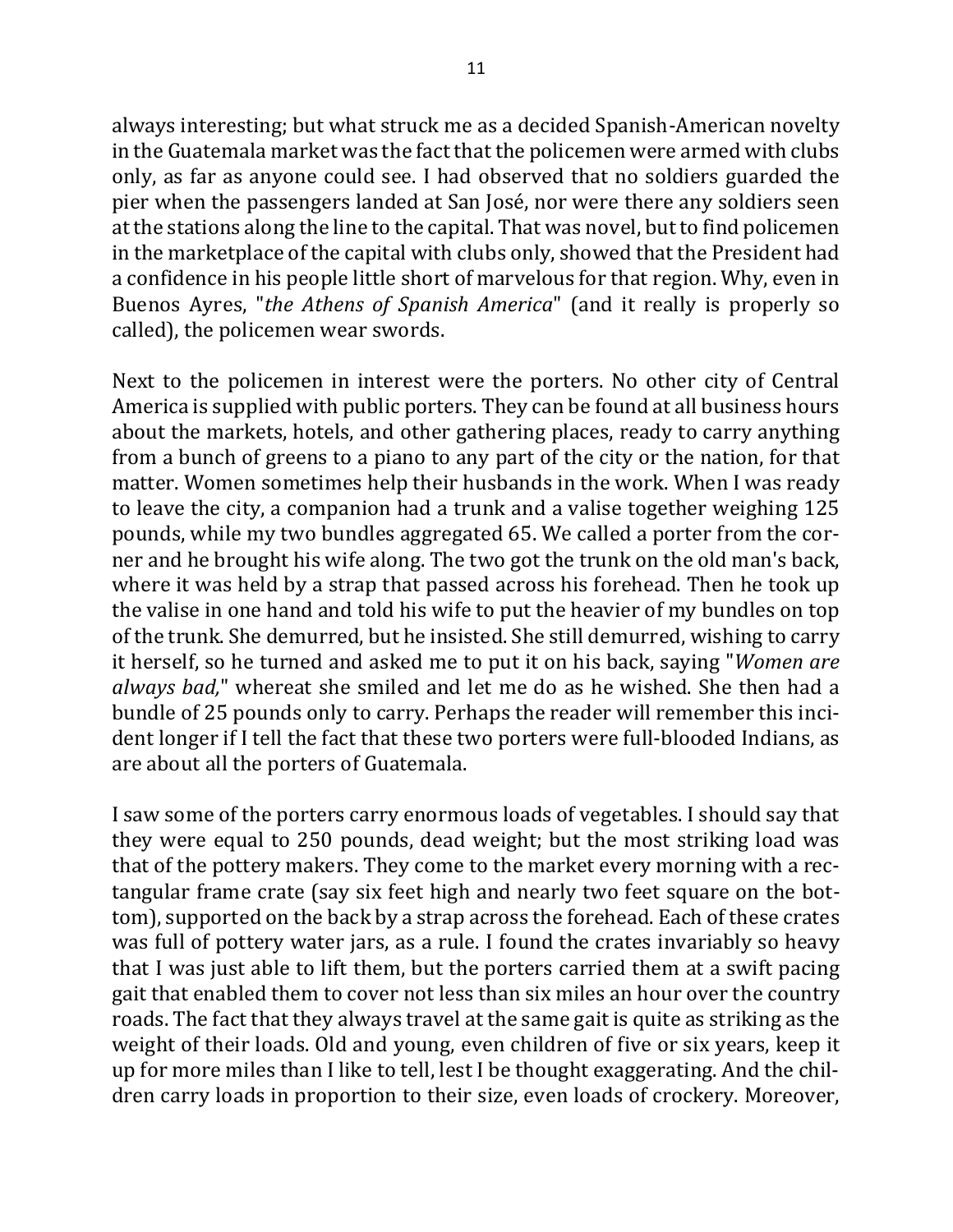these youngsters show a pride in the loads they carry, just as a Yankee farm boy finds his bosom swelling with long breaths the first time he is trusted to drive a team by himself. They are only Indians, a whole lot of people in the United States think, we ought to send no end of missionaries down there to civilize them; but, if to solve the problem of life is to turn one's work into play, perhaps we might better import some of the Indians as schoolteachers. The very happiest family groups imaginable are to be seen on any pleasant morning along the roads leading to the market. And yet, each member of the family will be carrying a considerable load.

The women who have small children always carry them on their backs by means of a cotton scarf that is tied across the breast. An additional load is then carried on the head. For the load on the head, a basket peculiar to the country is made. These baskets are round, three feet in diameter, and six inches deep. The fruit and vegetables in the market are commonly displayed in them.

There were a number of soldiers in the market, but not on duty. They were after food different from that served in the barracks, and a lark, and they were finding both, if a stranger could judge by the attentions they received from the younger sales squaws of the market.

Perhaps the article on sale in the market that would astonish the Yankee traveler more than any other was the milk of the burro. This milk is also made into cheese, and I can testify that it is excellent cheese.

The traveler who has seen how carefully all parts of the cattle from the stock yards of Chicago are turned to account would be interested in seeing a number of gardens in Guatemala that are enclosed with walls made of cattle horns ingeniously piled together, and still more interested in the entries of a number of very stylish houses, the pavements of which are composed of the shin bones of cattle set on end in ornamental patterns between cut stone.

An institution of the city which no one can avoid seeing is the public laundry. At convenient distances along the principal streets may be found tile-roofed pavilions—one-story pagodas would perhaps describe them better. Most of them are circular in form, and all the roofs are supported on brick and cement pillars. A deep cement trough, waist high, runs all the way around each pagoda, save where there is a doorway, and this trough is kept brimful of water by a pipe from a hydrant. Inside of the trough, and on a level with and facing it, is a row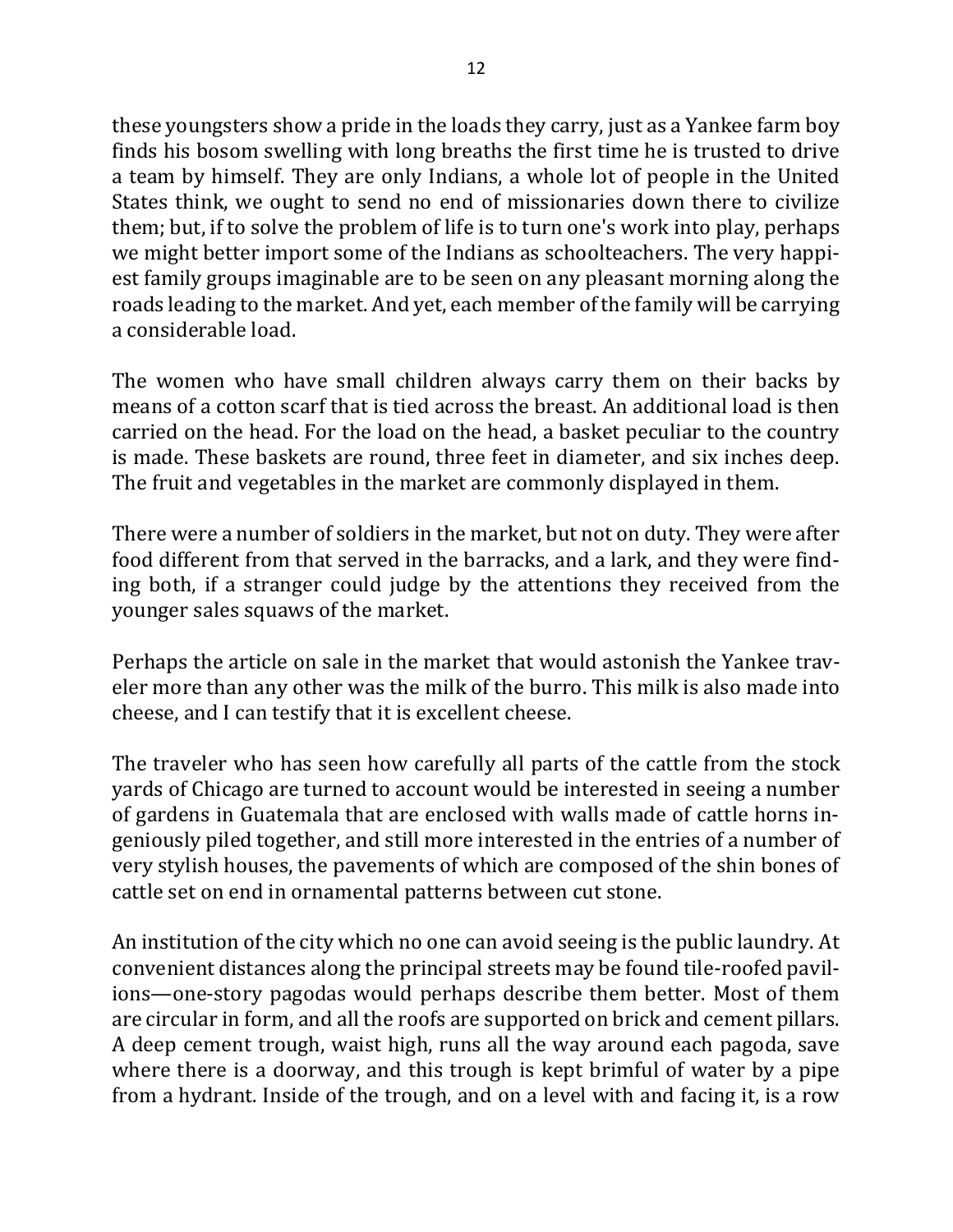of shallow, rectangular tubs made of cement—they are not more than six inches deep on the trough side, and but an inch on the inner side.

In fact, what I call tubs are really washboards, though all the washing is done in them. A level shelf to hold the dirty clothes is found on one side of the tub and another for the washed clothes on the other. So, it happens that wash day with the Guatemala washerwoman is like an afternoon tea or a church sewing society meeting in Yankee land. The women go to these pavilions in the cool of the morning, with their children on their backs and the laundry stuff on their heads. The children are bathed in the trough first of all—a wriggling, splashing process that sets everybody in sight laughing, including the youngsters themselves, and then, when they have been turned loose to accumulate a fresh layer of dirt in the street, the mothers begin the slightly more serious work of rubbing the clothes in the tubs, rinsing them in the troughs, and discussing the deeds and qualities of their neighbors who are not present. As they work, a chemise-like waist sometimes goes awry, and occasionally some elderly laundress finds the waist a nuisance and slips it from her shoulders altogether. Acquaintances come along and stop to join in the gossip. A passing man makes a jibing remark and flees in mock terror at the storm he has raised over the troubled waters, or some youth is attracted by a bright face behind a pile of clothing and stops for a minute, never longer because of the remarks of those whose faces do not seem so bright to him. I have seen picnics in the States where the people did not have half as much fun as the women in the laundries of Guatemala do.

But if the traveler would see what I suppose to be the most picturesque laundry in the world, he should go into a deep ravine in the plain, just beyond the west suburb of the city. Narrow goat trails lead down into this ravine, here and there, and in one place a cart road has been hewed out, and a bridge built over the brook that tumbles and froths along at the bottom. It is better, if more difficult, to climb down one of the goat trails. One hears merry voices before he reaches the bottom, and, when at last he rounds the bend, or parts the green brush that had obscured the view, he finds perhaps a score of women and children in and around the brook. Each woman will be standing up to her knees in water beside a boulder with its top smoothed off to serve as a washboard. The piles of clothing lie on the grassy bank of the brook, or over a handy rock. The women pick the garments from these piles, souse them in the brook, soap and rub them, and then spread them on the green grass or the bushes to dry. They are negligé<sup>9</sup> in

 $9$  Negligé — Carelessly informal or incompletely attired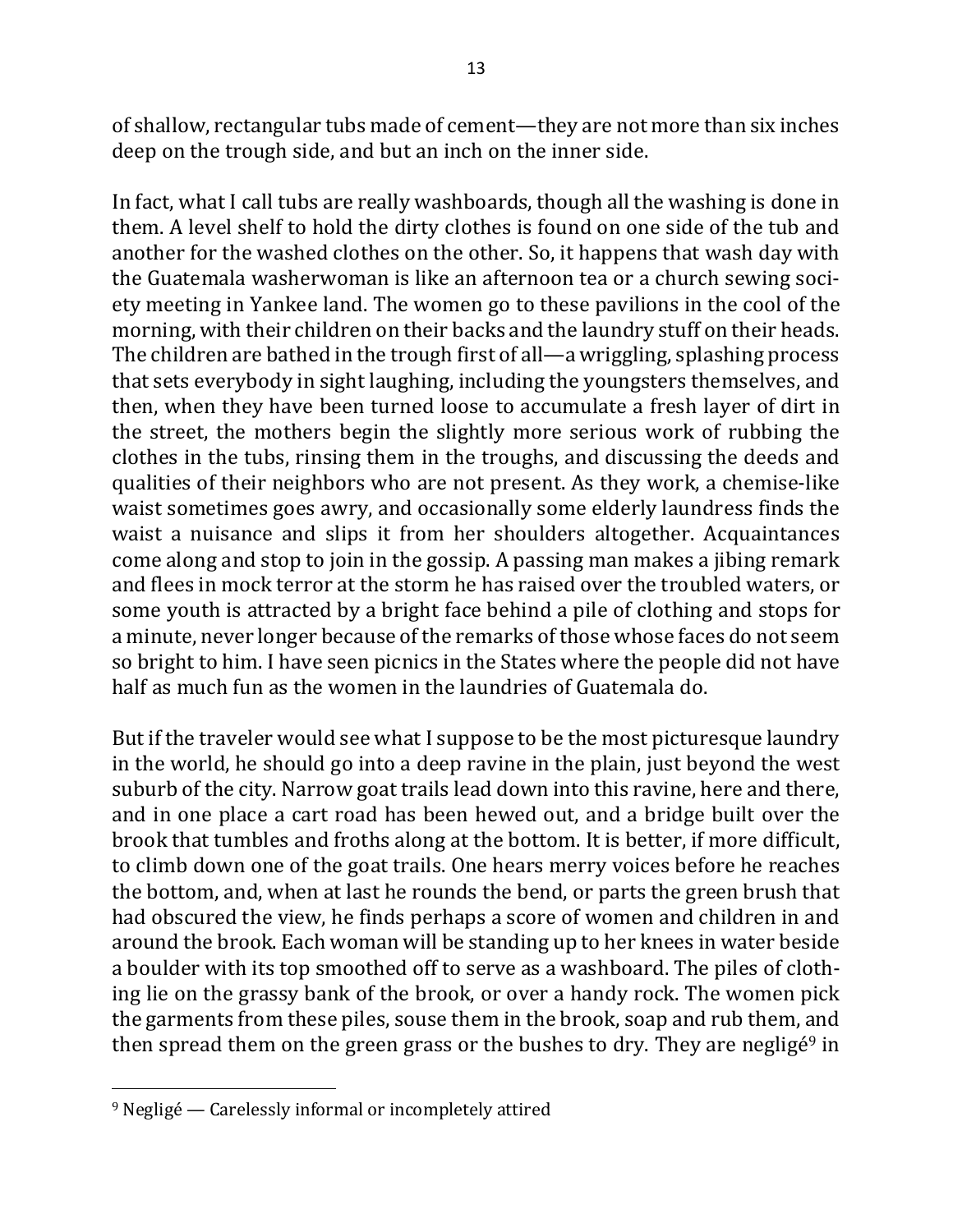attire: the younger ones are beautiful in form; there is an abandon in their talk and gesture that is not checked by the presence of a well-behaved stranger; they stop to rest in graceful attitudes on the sloping banks of the stream. Behind and over them rises the steep wall of the gulch—a mass of green foliage, save for the black volcanic rocks that jut out here and there. That is a picture well worth a long journey to see, but only well-behaved strangers should venture there. The other kind would get hurt.

One sees a curious mingling of the old and the new in Guatemala. The streets are swept, for instance, with rotary coir brooms drawn by mules, like those in use in the United States, while the houses are swept with little bundles of bamboo splints about the size of a round paintbrush tied to the end of a small sapling. Then, although the porters are seen everywhere carrying heavy bundles, there are modern Yankee trucks in town—the kind known as slovens<sup>10</sup>—having the bed of the truck within four inches of the pavement to facilitate loading heavy articles. The peon class carry no machetes here, as they do elsewhere in Central America. They often wear coats, and on Sunday they go to church wearing stand-up collars with flash neckties, and even with silk hats on their heads, though barefooted, and that is a striking combination of the old and the new. It is almost as striking as the taste of those Yankees who wear silk hats with tan shoes or sack coats.

As one travels through Spanish America and meets the Consuls there, he finds himself able to account for their selection as a class (there are many exceptions) only on the theory that the nominating power supposed the climate to be deadly. But, on the other hand, the best of Consuls finds himself in a quandary very often, because of the character of his countrymen who appeal to him for help. I rarely met an English-speaking workman who had been any time in the region who did not tell with glee of having "*licked a greaser policeman*." The railroad men had no end of stories about encounters with soldiers as well as policemen in Mexico, but everywhere it was counted great sport to "*clean out*" one of the local policemen. I saw one case myself that was typical of all, though the foreigner was a German who had been a railroader in Mexico and a resident of the United States. This man was a frequenter of a Yankee saloon near the railroad in Guatemala, and of a native cockpit hard by. One day he got pretty drunk at the saloon and then went to the cockpit, where he made so much trouble that the aid of a policeman was invoked. The policemen took one look at the

 $10$  Sloven  $-$  Long, low, four-wheeled cart, drawn by horses and used to move heavy loads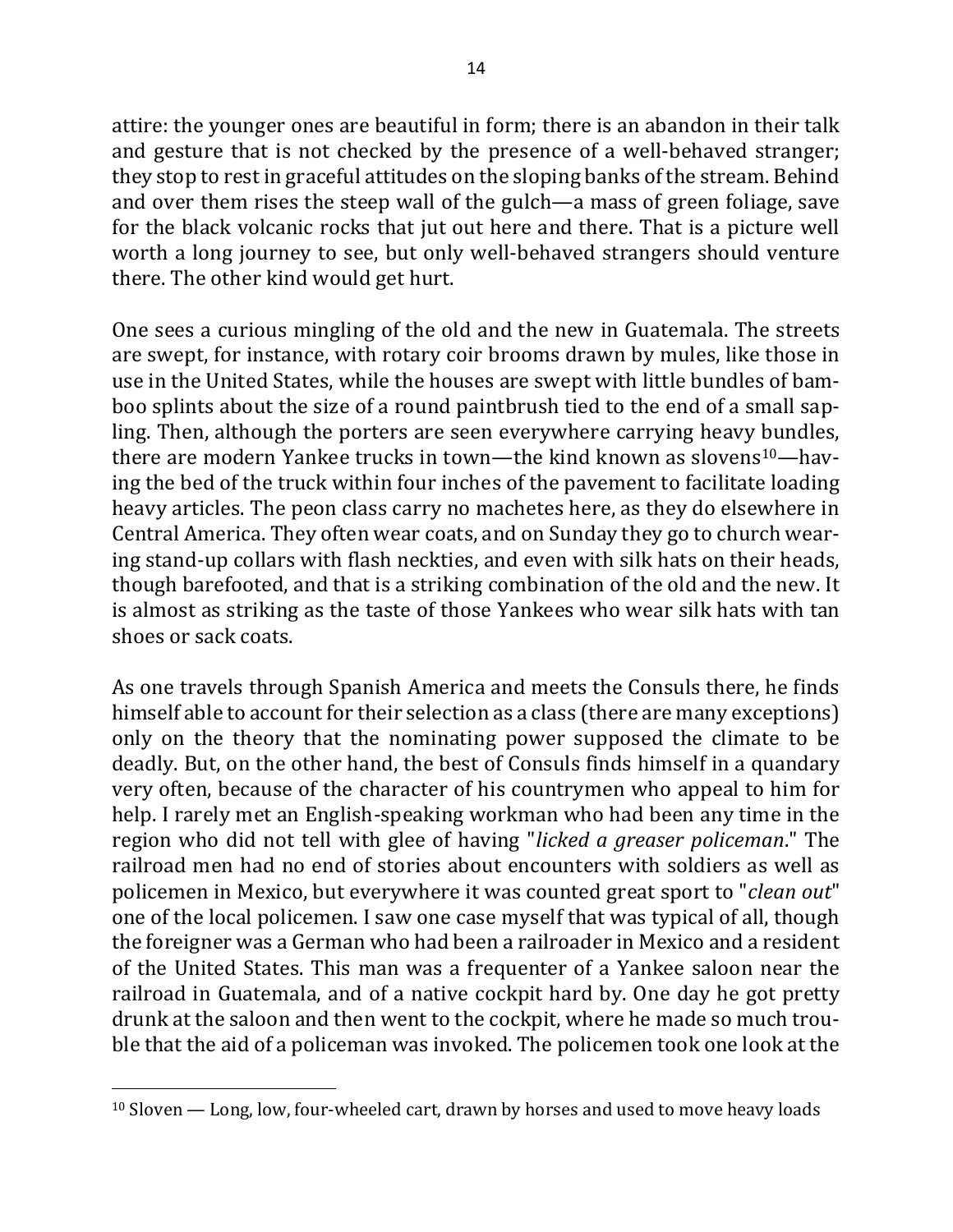German and then ran to the street for help. The German followed and got the policeman just as he was blowing his whistle. During the next two minutes, that policeman got what the German called a "*d—d good licking*." Then two more policemen came, and the three got a licking together, for the German was a hustler and the policemen refrained from using their clubs. They were able to whistle for more help, however, and eventually a dozen police arrived, and the German was carried to the station. As soon as he was locked up, the offender wrote a note on a slip from a notebook, and a policeman, at his demand, carried it to the German Consul. In two hours, the German was free on the street. He told me his Consul had ordered his release instantly from the Chief of Police, and that the Chief of Police had obeyed the Consul. The majority of the foreign colony applauded this German Consul. I suppose that, as a rule, Consuls there do very much as this German did, but many of them, especially the Yankees, go to the opposite extreme. What with the rowdies, he will have to deal with on one side, the concession grabbers on another, the style and formalities to be observed in dealing with native officials, and the natural desire to hold up "Old Glory" while doing justice in all cases, the office of Consul is a trying one. But I did not meet a single one of these officials who did not think that his previous experience had so well fitted him for the task that he felt obliged to yield to the unanimous desires of his countrymen and offer his services to a new Administration at Washington for another term.

The one question which a traveler on returning from Central America hears most frequently is this: "*How did you find the climate?"* There is abundant reason to believe that the climate of Guatemala City, like that of all the upland region of the Spanish Main, is the healthiest in the world. In the first place, every foreigner I saw there said it was entirely healthy. But the most important testimony was found in what I saw of the sanitary conditions of the city. Though better in its drainage than some of the cities of the region, the location and the care of closets and cesspools are abominable. Worse yet, the city, which stands on a tongue-like ridge, drained both ways into streams found to the east and the west of the city, and these two streams unite some distance below. A short way from the junction, a dam has been built to form a pond, and this pond, that catches the whole drainage of the city, is a chief source of supply of drinking water for the people of the town. I could not get any tables of vital statistics, but people said the death rate would compare favorably with that in Yankee cities supplied with good water. They have some typhoid fever and other zymotic<sup>11</sup>

 $11$  Zymotic  $-$  Relating to a contagious or infectious disease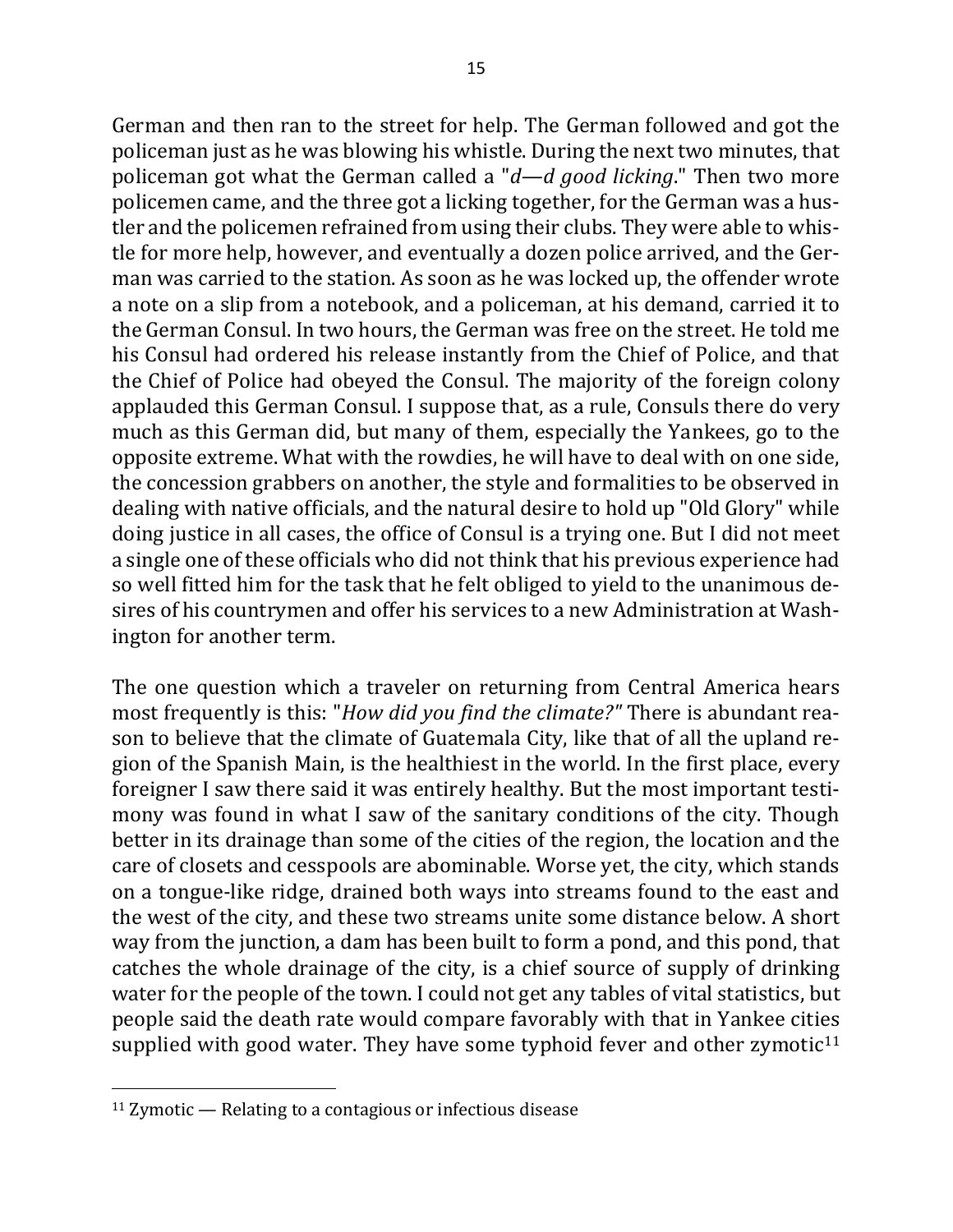diseases, but the fact that anybody lives while drinking such water proves that the climate is health-inspiring to an extraordinary degree.

There is one department of Guatemala (?) which is noted for the longevity of its people. It is composed of high tablelands—somewhat higher than that of Guatemala City. The number of people over 100 years of age is said to be extraordinary. I have given considerable space here and at other times to the matter of climate, but it seemed proper to do so because the popular notion that the climate of the torrid zone is deadly, or at least deteriorating, is wrong. It is in the habits of the people, native and foreign, that death finds a way.

Among a number of other Americans, with whom I became acquainted, was a young man who was employed as foreman on a plantation where 180 acres of land was devoted to coffee and sixty to sugarcane. According to him, there were employed on this plantation eighty-five men and women in caring for the plantation and its crops. This included the cleaning of the coffee [...] for market, and the making of white sugar of the best native quality, say the "coffee A" of a Yankee grocery. This [...] man received \$45[?] silver a month and his board, which he said was the average wages for a foreman. The field hands received  $35\frac{1}{2}$ [?] cents a day, and had the free use of huts to live in, and of land on which they could raise corn and beans. They got all the bananas they wanted to eat from the plants that shaded the coffee trees. They had to buy their coffee and whatever else they wanted and did not raise. On these terms, the owner had usually kept his force as full as he needed, but he was more fortunate than most planters of the region. Other people told me that the very best farm laborers in Guatemala receive 75 cents per day, and a considerable number of [...], but the average is  $34\frac{1}{2}$ [?] cents. The full-blooded Indians are accounted much better workers than those with white blood in their veins.

As in all the Central American States, a laborer who agrees to work for an employer and accepts pay in advance can be compelled by process of law to do the work. A file of soldiers will be sent to conduct him to the plantation, and if he runs away, then he will be put into the army and kept there until his pay at 25 cents a day will amount to enough to repay the advance of wages with interest.

That is to say, the farm laborers and workmen of a like ilk virtually sell themselves into slavery when they make a contract. This, on the one hand, saves the employer from the loss of money advanced, but on the other it gives him an employee who works like a convict. The whole labor system of Spanish America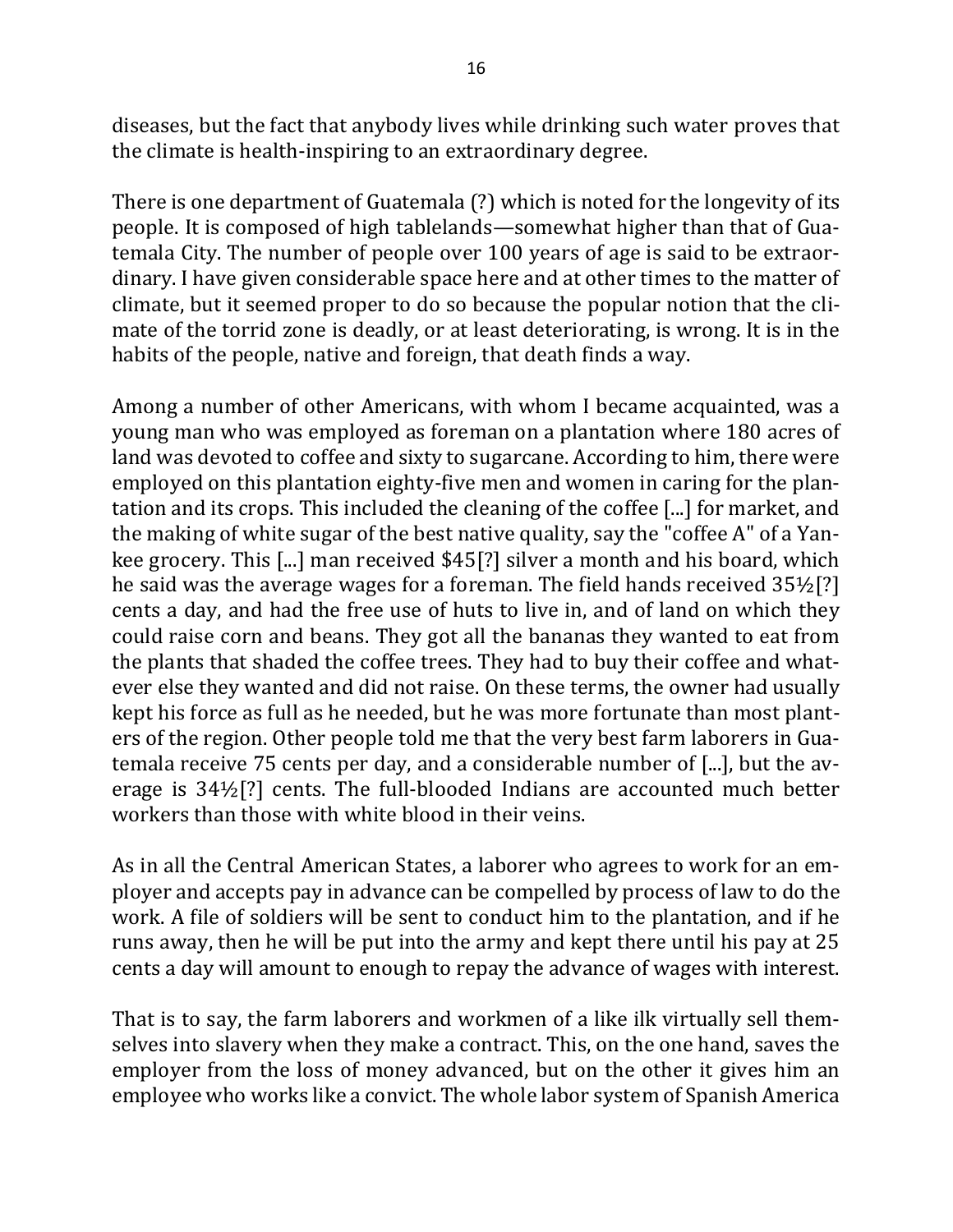is in a most deplorable condition, in spite of the fact that the laborers can emancipate themselves when they choose to do so, by settling on Government land and planting for themselves. To improve this condition of affairs, Guatemala and Mexico have tried importing Kanakas from the South Sea Islands, in imitation of some of the British colonies in the Australia region. I talked with a Canadian who had been interested in importing the cargo brought to San José, Guatemala, and who was familiar with the facts in the case of the cargo taken to San Benito,<sup>12</sup> Mexico. I said to him that I had heard that the gathering of Kanakas for Central American plantations was really a slave-catching business, though, nominally, the hiring of free-will laborers.

"*You can take my word for it*," he said, "*that that is all bosh. In the first place,*  anyone who knows these islanders, as they live in their native houses, must admit that their condition has been infinitely bettered by bringing them here. On their *islands, they have nothing but coconuts and fish for food, and when the fish fail them, they starve. It is their custom at such times to take their old folks out to sea and drown them, while, even at the best, they have a very precarious time of it. Here they at least have all they can eat. Food is all around them, and the owner of the plantation could not keep them from it if so disposed. No one goes hungry here. Then they* are *under contract for five years, at from* \$5 to \$7 per month; and, at *the tend of that term, they must be returned to their island homes, if they wish to go;* but, no one supposes they will be as brutal as not to see the better conditions *that surround them here*."

That was the statement of the case as seen by one who helped promote the enterprise. There was nothing said about the Christianizing of the Kanakas, astonishing as it may seem, as one of the blessings that come to them through the forced emigration from the islands to Guatemala. And that was a little unfortunate, too, because then the statement could have been loaded into parallel columns with the stock statement from some old-time slaver trading between Africa and the coast of Cuba, and found to be word for word identical with it, save as to the wages and return of the laborers.

The first cargo imported came to San Benito. The number who arrived alive was 240. "It was plain they had been badly treated on the voyage," though "that was *not the fault of the importers.*" In fact, they were just "*about starved when they landed*," and "*they ate everything eatable down to grass roots that they could lay* 

 $\overline{a}$  $12$  San Benito  $-$  Port located on the Pacific coast of Mexico, close to the Guatemala border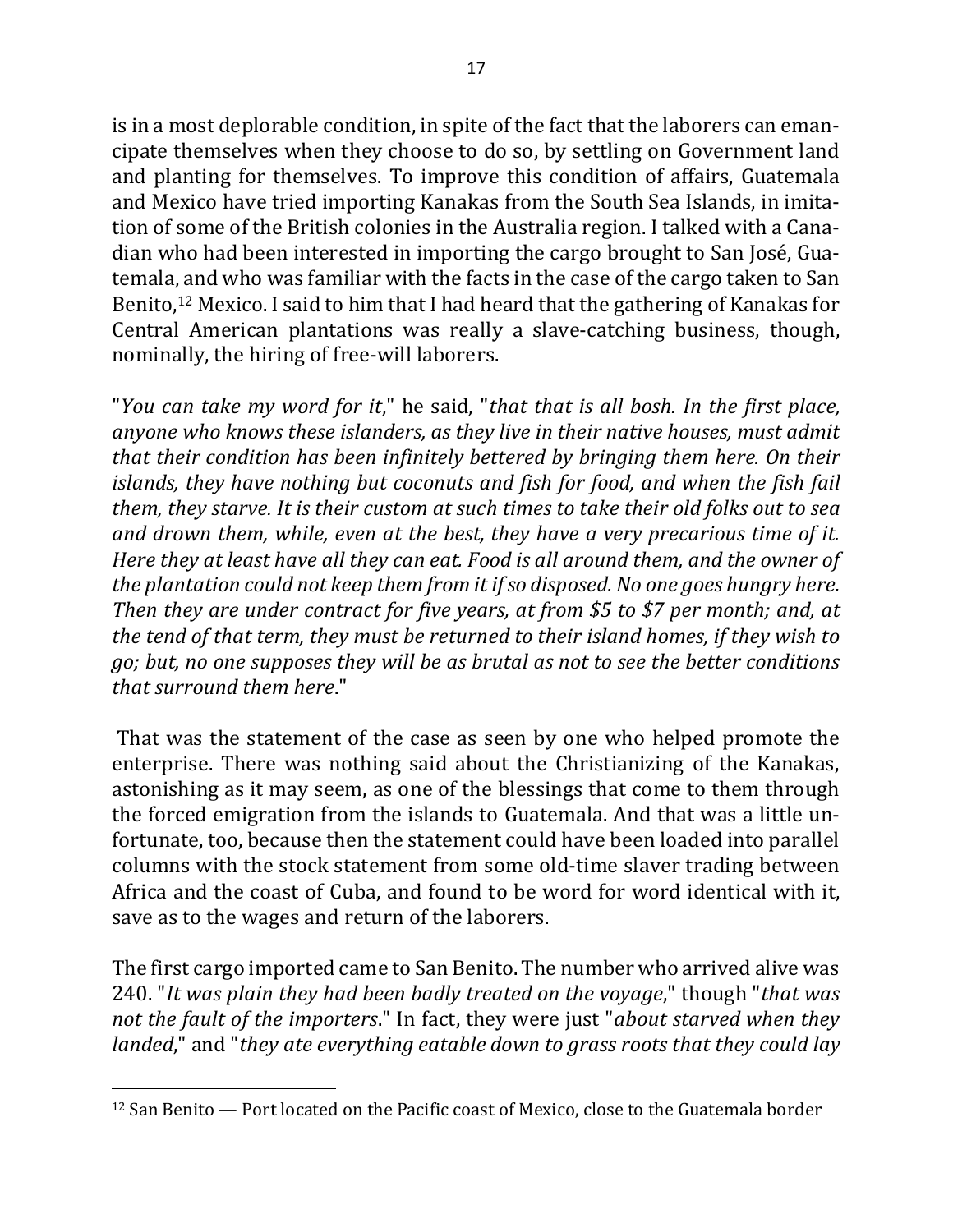*their hands on.*" In consequence "180 out of the 240 died of dysentery" within a week. "The rest were distributed." The importers of Guatemala having learned the disastrous (financially) result of that venture were careful to have an abundance of suitable food waiting for the Kanakas when landed in San José, and "*the percentage of loss was very small*." Only a few died of dysentery. The rest were acclimated and distributed among those who had advanced the money for the venture. Time enough had elapsed when I was there to show that the cost of the Kanakas to the importers would amount to 50 cents a day silver for the five years. This was counted high-priced labor, when the quality was considered; but, owing to the scarcity of hands, the employers were fairly contented. When asked what arrangements, if any, had been made to send the Kanakas home, the man with whom I talked repeated what he had said about the Kanakas not being so brutal they could not see they were better off in Guatemala than in their old homes.

The truth is they will never be returned, and the importers never had any intention of returning them. No Central American would own slaves—not he. He would elevate a lot of degraded islanders from a diet of coconuts and fish to one of corn bread and beans. He would sign a contract to pay them \$7 a month. He would cheerfully agree that they should be returned at the end of five years. Having the forms all filled out just right, he would put the islanders at work, and keep them there, with bayonets if need be. He would "*Transfer his contract*" to another planter for a price, and he would fail to make provision for returning the Kanakas to their homes; but he would be very indignant if accused of having in any way deprived these Kanakas of their right to life, liberty, and the pursuit of happiness. To an outsider, it seems that when these Kanakas ask for fish they get a stone, but the Guatemalan points out that the shape of the stone is perfectly that of a fish, and is astonished that anyone should suppose it was not a fish so long as the form was right.

Not every traveler would care to make a practice of visiting cemeteries, but there are at least two in the nation of Guatemala that ought not to be ignored. The finest cemetery of Central America is just outside Guatemala City, though this fact is only a lesser reason for visiting it. The chief features of interest will be found in the methods of disposing of the dead. First of all, as one enters the well-designed gate in the wall, he finds himself in what may well be called a storage warehouse for the human dead. There is a long hallway on each side of the entry, parallel with the street. As one walks down this, he sees vaults to rent, and vaults that are rented, and above the others in tiers. Each vault is just large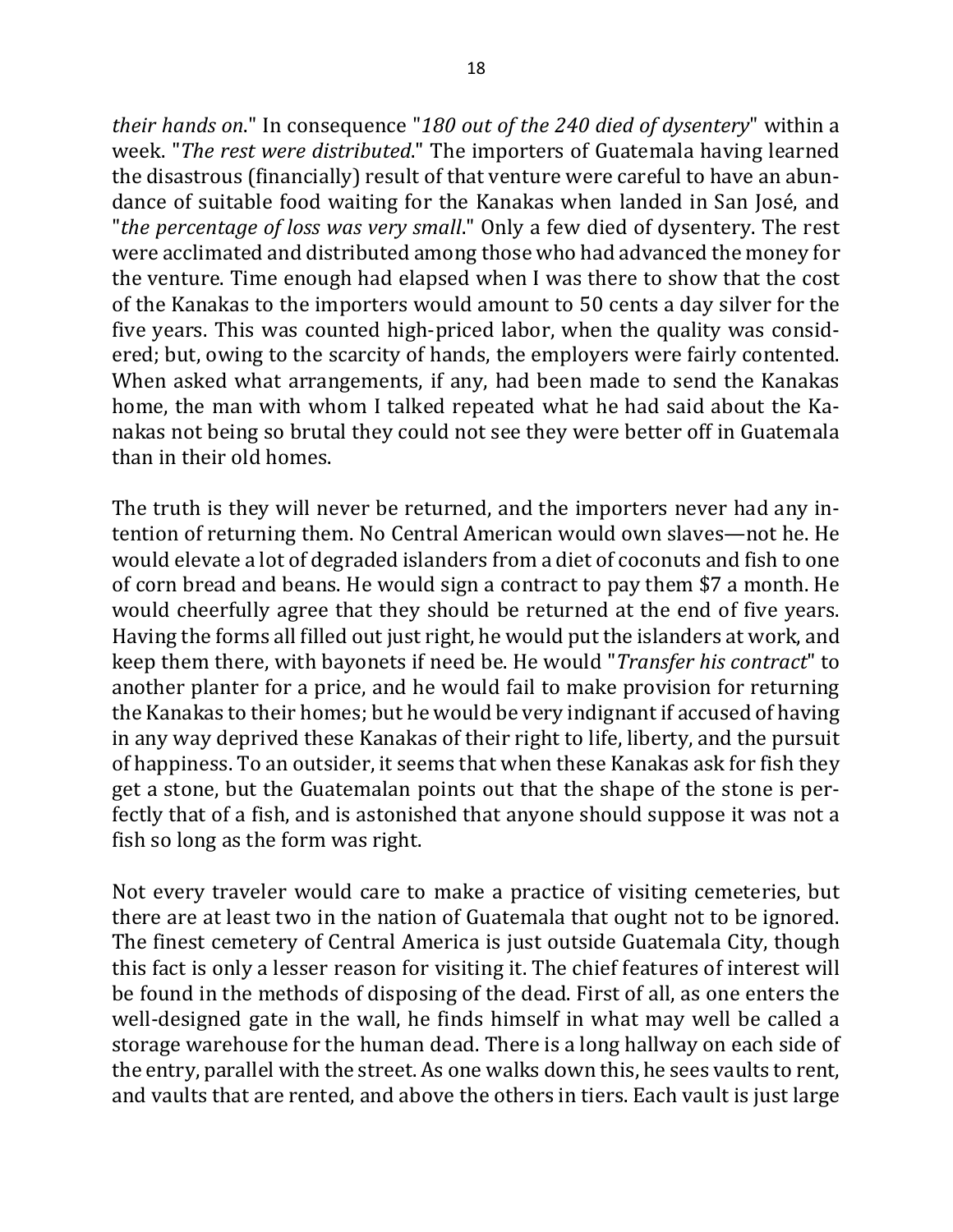enough to hold a coffin. The renter puts the coffin in and seals the door with a slab of marble on which the usual biographical facts are carved. As long as the rent is paid, the remains lie in peace, and no longer. There are two basements also devoted to vaults of the kind—in all, many hundreds of vaults have been prepared so. Then there are whole streets lined with tiny Gothic stone and metal and cement structures, somewhat in imitation of the old country cathedrals. There are spires and minarets and towers, with no end of sculptured saints and angels, facing the streets. On going behind these structures, one sees arched openings, or the doors that close openings, each of which is large enough for a coffin. The tomb of the late President Barrios is the largest and most expensive in the cemetery. It is a huge vault in the side of a hill, not unlike vaults about New York, with bronze allegorical figures and filigree work about the huge gate in front. Elsewhere, there are hundreds of little cement vaults above ground, each of which has two little chambers, one above the other, for coffins; and in still another place are many one-coffin vaults. But, perhaps the most curious part of the cemetery is the single grave section, where the poorer people lie. Here the coffins are buried in rows, as in the United States. But instead of designating the dead by a biography carved on a headstone, there are long wires strung over the graves, and over each grave swings a sheet of painted tin, on which may be read the usual facts about the dead one who is buried beneath. And it is not alone the odd appearance of the swinging signs that attracts attention: the signs are vociferous with creak and groan, as they sway to and fro with the wind. Certainly, if Central American resurrectionists have nerves, that section of the cemetery is forever safe.

The other cemetery worth visiting is in the swamp, along the beach at San José. The villagers have, for many years, carried their dead eastward along the beach and buried them in the sand, just within the shade of the jungle growth. The graves lie exactly as the graves of the dead at Kinakeet on Hatteras Island  $do$ graves of which THE SUN once told a story. And, as at Hatteras Island, so here at San José, nature's mood has changed since the cemetery was first planned; so that, instead of allowing the dead to rest in peace, she has started a sand wave rolling across the little cemetery before a relentless wind, which first buries the grave and its cross out of sight, and then, recovering all again, digs down to discover the coffin and break it to pieces and expose the bones to the wear of the sand blast. The living have come to the rescue, and have driven stakes in one place and piled logs in another, hoping to stay the destroying power, but in every case their labor was vain. I have never seen any conflict between man and